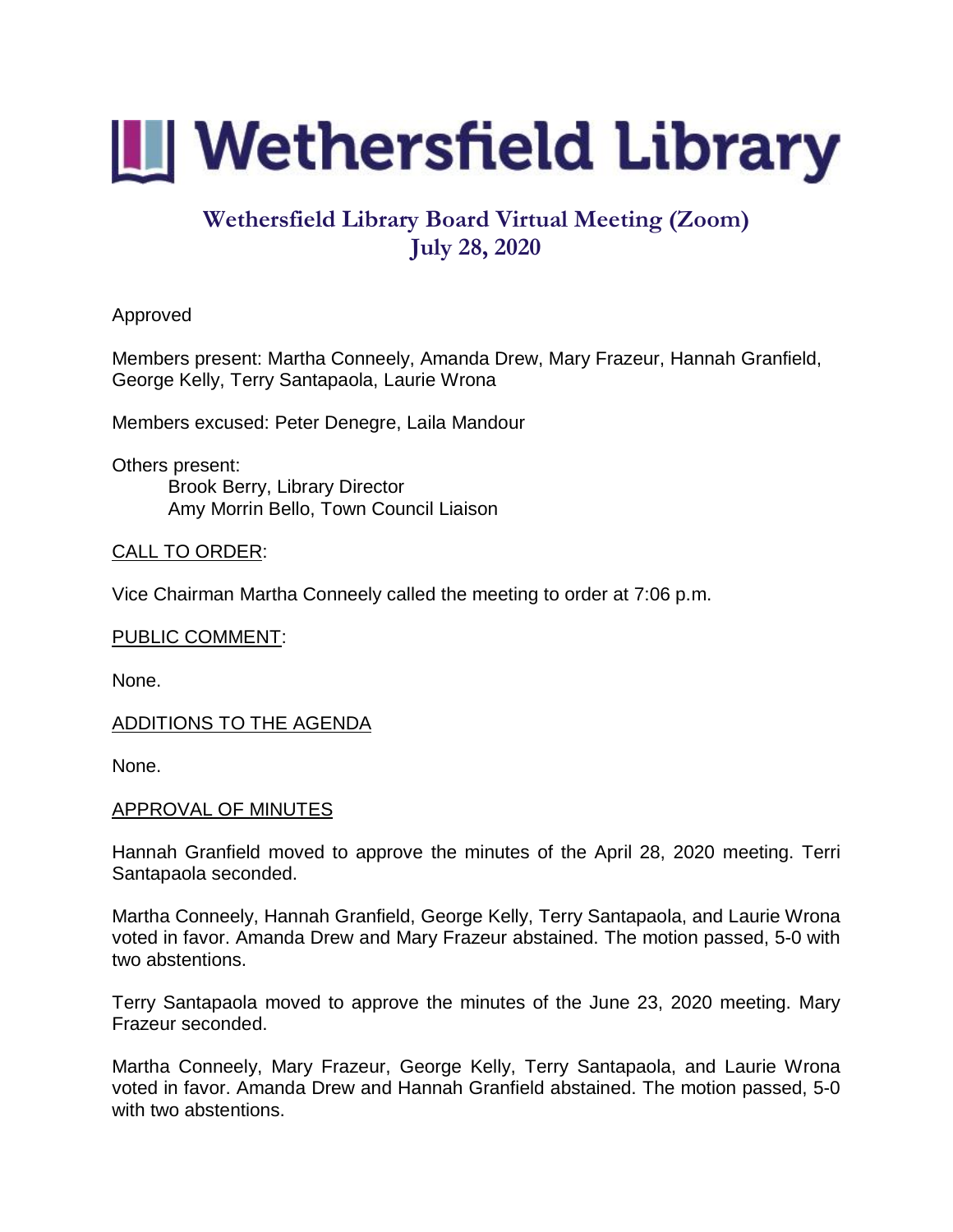Town of Wethersfield - Library Meeting Minutes Page 2

#### NOMINATION AND ELECTION OF OFFICERS

Laurie Wrona moved to approve the following slate of officers: Martha Conneely, Chairman; George Kelly, Vice Chairman; Laila Mandour, Secretary. Hannah Granfield seconded.

All present voted in favor. The motion passed, 7-0.

#### FRIENDS OF THE LIBRARY REPORT

Brook said it was her understanding that the Friends do not intend to hold a Fall Book Sale.

Martha thanked the Friends for their contribution to the Summer Reading Program.

#### CHAIRMAN'S REPORT

Martha welcomed Amanda Drew to the Library Board.

The August meeting will be cancelled. The next meeting will be September 22.

With the cancellation of the Corn Fest and other events, Martha asked Board members to think about other possibilities for outreach and to consider joining the Outreach Committee.

On behalf of the Board, Martha thanked Brook and the staff for the tremendous effort they have made and are continuing to make during the public health crisis.

#### LIBRARY DIRECTOR'S REPORT

Brook updated the Board on the process for reopening the Library. The Health District has advised continued caution as the phased reopening continues. In addition to the Health District, guidance has come from the State Library, the ALA, the Town Manager, the Fire Marshal and other Town staff.

Hold pickups by appointment are continuing. Starting August 3, the Library will offer computer, fax and copier use by appointment, from 10:00 to 2:00, Monday through Saturday. Brook hopes to implement limited browsing hours in late August, including some evening hours. Additional cleaning will be conducted. Library hours will probably be split between 10:00 to 2:00 and 5:00 to 9:00. This will reduce the potential for over-crowding and allow time for cleaning.

Fines will be reinstituted once the browsing stage begins. Brook is considering ways to restore or adapt the Food for Fines program to help the Town Social Services Department.

Seating has been limited to what is absolutely necessary. No in person programs or meetings will take place until 2021.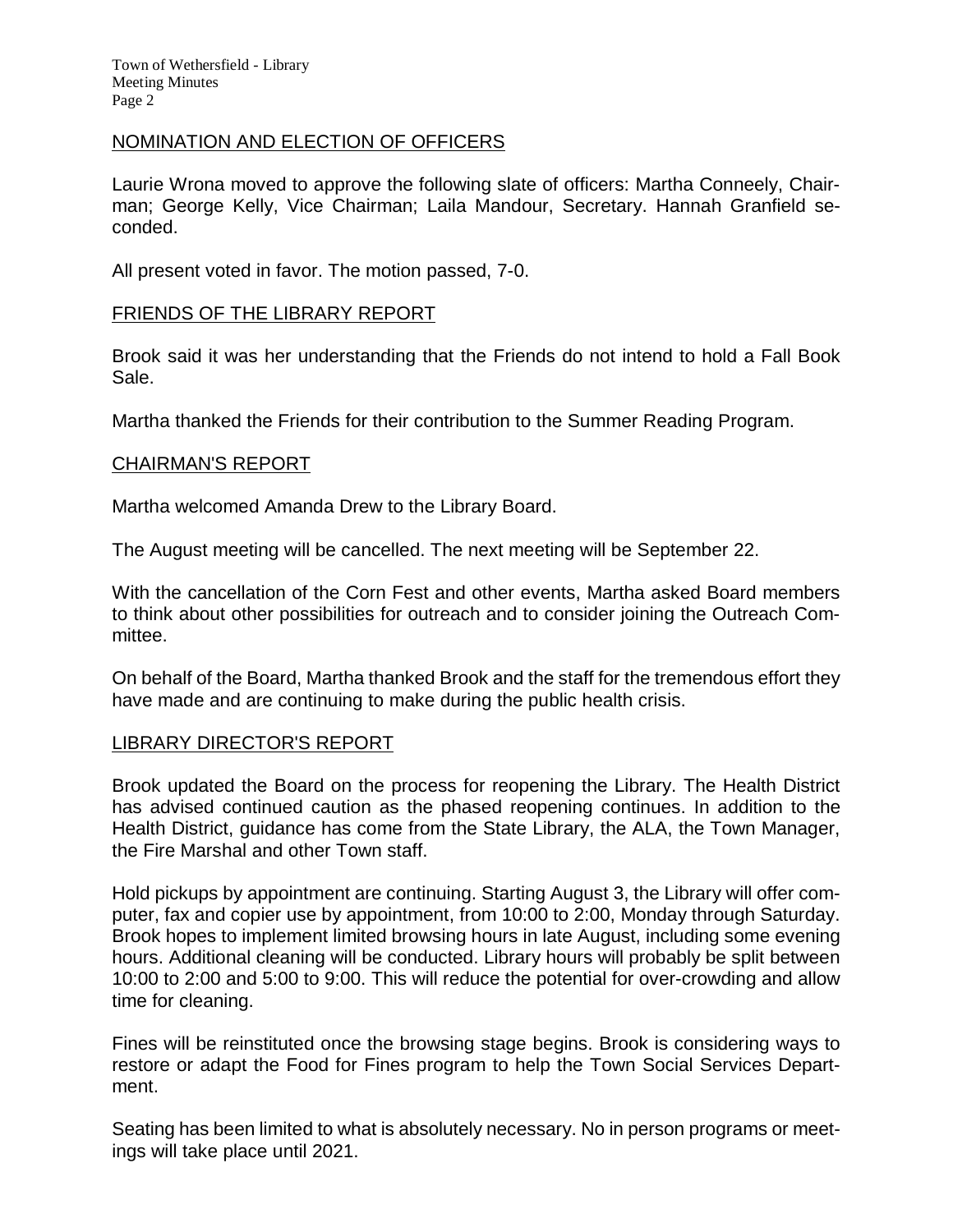Staff continues to work hard under difficult conditions. Those who have been working at home have begun working more days in the Library. Non-union, part-time staff who had been furloughed are gradually returning. Adapting to the new workplace is a major adiustment for everyone.

Brook discussed proposed revisions to the Behavior and Environmental and to the Internet Access and Use Policies. These revisions are designed to reinforce the requirement to comply with public health standards, including mask-wearing. It is understood that these revisions are interim steps, and that more comprehensive revisions will be considered as part of the Board's upcoming general review of policies.

## Motion to Revise Behavior and Environment Policy

Hannah Granfield moved to adopt the proposed revision. Laurie Wrona seconded.

Following discussion, Martha Conneely, Amanda Drew, Hannah Granfield, George Kelly, Terry Santapaola, and Laurie Wrona voted in favor. The motion passed, 6-0.

## Motion to Revise Internet Access and Use Policy

Hannah Granfield moved to adopt the proposed revision. Amanda Drew seconded.

Following discussion, Martha Conneely, Amanda Drew, Hannah Granfield, George Kelly, Terry Santapaola, and Laurie Wrona voted in favor. The motion passed, 6-0.

## FINANCE COMMITTEE REPORT

Martha reported that the Finance Committee met virtually On July 8. The Board's financial advisor, Andrew Salak, provided an investment update at the meeting.

Brook reviewed the FY 20-21 budget report and discussed the proposed handling of the funds remaining from the FY 19-20 budget. The unexpended balance is \$23,245.

## Motion Concerning Unexpended FY 19-20 Library Operating Funds

Laurie Wrona moved to recommend the transfer of up to \$2,878 of unexpended Fiscal Year 2019-2020 Library operating funds to the Library's compensated absences account, and to approve the lapsing of any unexpended funds over that amount to the Town's General Fund balance. Amanda Drew seconded.

Following discussion, Martha Conneely, Amanda Drew, Hannah Granfield, George Kelly, Terry Santapaola, and Laurie Wrona voted in favor. The motion passed, 6-0.

## Motion to Authorize Withdrawal from the Sjoman Fund

Martha and Brook explained the process, under Board policy, for the annual withdrawal of money from the Sjoman Fund. As of the June 30, 2020 financial statement the balance in this account exceeded \$316,000.